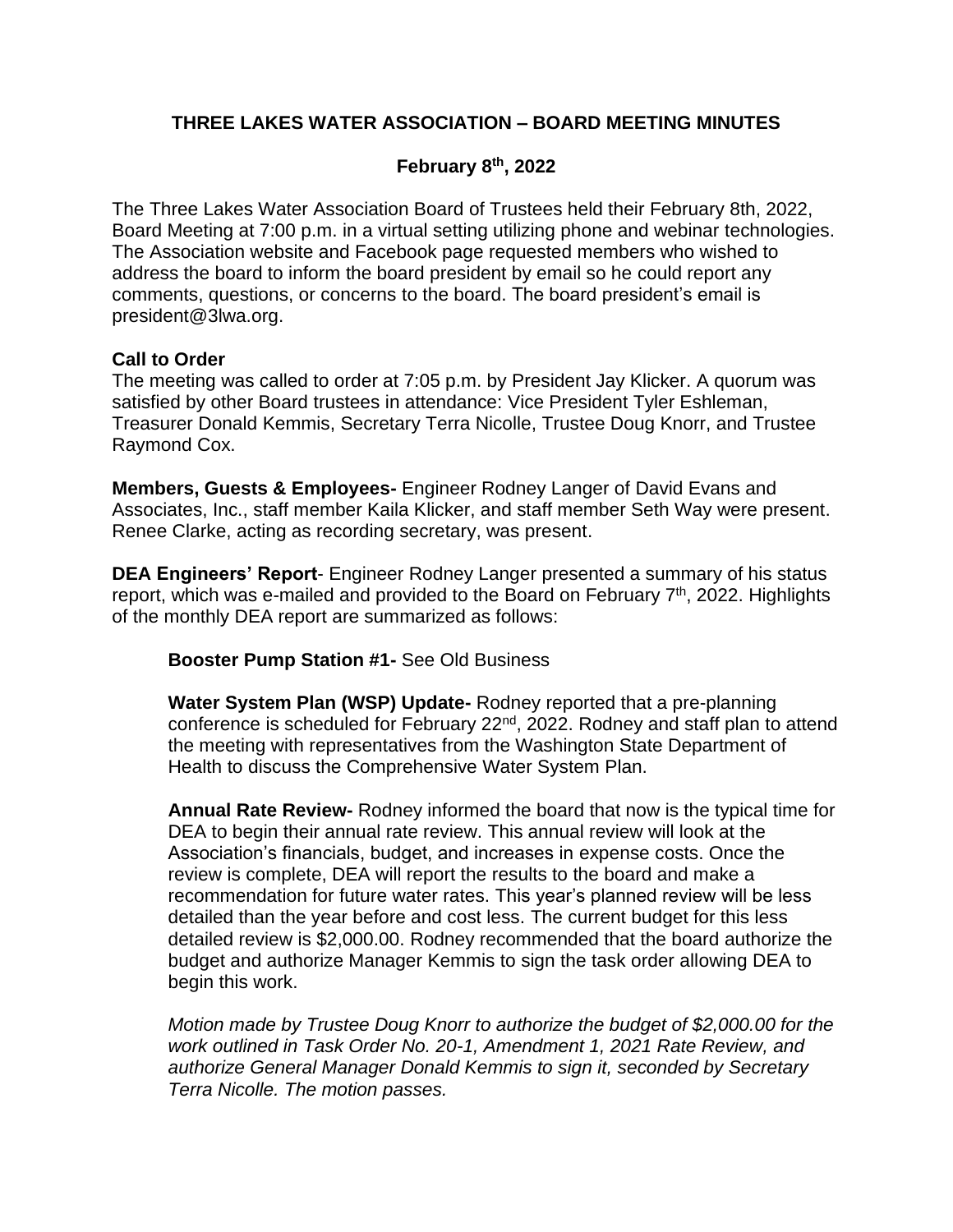# **Manager & Cross Connection Report**

Assistant Manager Kaila Klicker presented a summary of the manager report, which was e-mailed and provided to the Board on February 7<sup>th</sup>, 2022. Highlights of the monthly manager report are summarized as follows: Contractor Utility Services Associates, LLC performed leak detection with staff on January  $17<sup>th</sup>$  and  $18<sup>th</sup>$ , 2022. The Association hired the contractor because non-revenue water had been increasing and staff had not yet identified any water leaks on the system. The detection work located a water main leak, service leak, and a hydrant leak. All leaks detected were repaired with the help of contractor D&G Backhoe, Inc. A main break occurred on 171<sup>st</sup> Avenue SE on February 2nd, 2022. The main break was repaired with the help of contractor D&G Backhoe, Inc. This main break occurred within proximity to the Association's Booster Pump Station #1, where a new pump was recently installed. Manager Kemmis decided to postpone the initiation of the new pump to allow the recently repaired area time to solidify underground. Staff has begun the annual process of flushing fire hydrants. Staff attended a virtual meeting held by the City of Everett on January 26<sup>th</sup>, 2022, to learn about the city's plans to replace valves at filtration plant. Staff learned that the city intends to allow all customers to continue their normal operations during the replacement work. Staff has a contact for the city in case high demand occurs in the Association's water system during the work. A soft starter for Pump Three at Booster Pump Station #2 has been received by Systems Interface, Inc. and installation will be scheduled soon. A failed transducer at Booster Pump Station #1 was replaced and appears to now be functioning normally. Staff is working to find a replacement unit for the heater at Booster Pump Station #2. Staff received a letter from Verizon Wireless stating Actualize, LLC as their representative. Staff also received updated construction drawings for the proposed upgrades to Verizon's facilities on the Association's standpipe. Pamela Turner with Tilson Technology Management Inc. requested that staff pass along the construction drawings to the Association's engineer for review. Staff responded by stating that the Association will do that once a proposed new agreement between the Association and Verizon is received for the committee to review. Pamela stated in email that the proposed new agreement should be received by staff soon. Staff rescheduled the meter reading handheld device upgrade to occur after February's billing process is complete. Manager Kemmis and Rodney attended a virtual meeting with Snohomish County representatives on February 8<sup>th</sup>, 2022, to discuss the county's culvert replacement project. This project will require the Association to move its existing water main near the culvert to accommodate the work. Manager Kemmis will continue to work with Rodney to make considerations for the best way to relocate the main that is beneficial and as cost effective as possible for the Association. The annually required Water System Report was sent to the City of Everett. The Association's property tax exemptions were filed on February 3<sup>rd</sup>, 2022. Staff is working to renew the Association's SAM registration, as it is needed for the Association to apply for federal grants or loans. Staff member Way is scheduled to attend Cross Connection Control training, which would start the process for him to become a certified Cross Connection Control Specialist.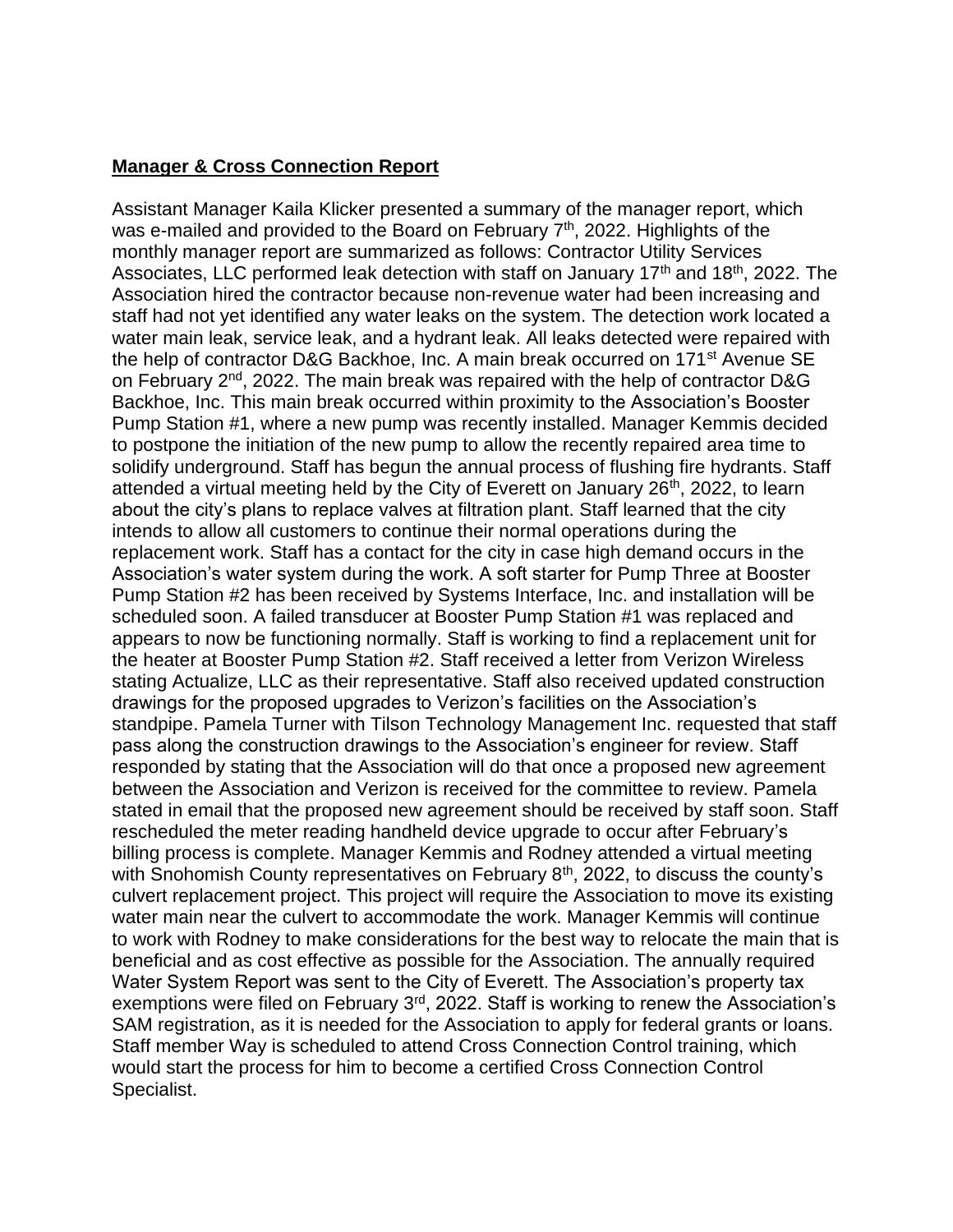# **Approval of January 11th Board Meeting Minutes**

*Motion made by Vice President Tyler Eshleman to approve January's Minutes, seconded by Trustee Raymond Cox. The motion passes.*

## **Officers Reports**

**Treasurer Report and Pay Bills-** Staff member Renee Clarke presented a summary of the treasurer report. The financial report was prepared and distributed to the Board summarizing the financial position through February 8<sup>th</sup>, 2022 (attached). Total funds on hand are \$1,279,793.49. One transfer was made for \$69,000.00 to cover the bills from the KeyBank account. Reports were provided for the past month's expenses, prepaid invoices, and payroll summary. Checks were presented to be signed once authorized by the board.

> Current Financial Info General Funds- \$432,109.43 Capital- \$759,960.17 Reserve- \$87,723.89 Total Expenses- \$79,214.90

Funds were transferred to the Standpipe, Pump House, and Mero restricted accounts.

*Motion made by Vice President Tyler Eshleman to approve payment of the bills as presented, seconded by Trustee Doug Knorr. The motion passes.*

**President-** President Klicker reported that he signed share certificates.

**Vice President-** No report.

**Secretary-** Secretary Nicolle reported that she signed share certificates.

## **Old Business**

**Member Government Assistance Program –** Staff reported that there is currently an existing program with Snohomish County for people with low incomes to receive help in paying for power. This program is adding water assistance in the fall of this year. There are a multitude of qualifiers for this program, and the application process would occur through the county. Staff intends to inform members about the program once it becomes available.

**Booster Pump Station #1-** Staff reported that the new pump for Booster Pump Station #1 was installed by PumpTech, LLC on January 10<sup>th</sup>, 2022. Power was reconnected to the new pump by Advanced Power, LLC on January 11<sup>th</sup>, 2022. Trustee Cox has helped staff reconfigure downstream piping of the pump to prepare the station for the initiation of the new pump. PumpTech initiated the new